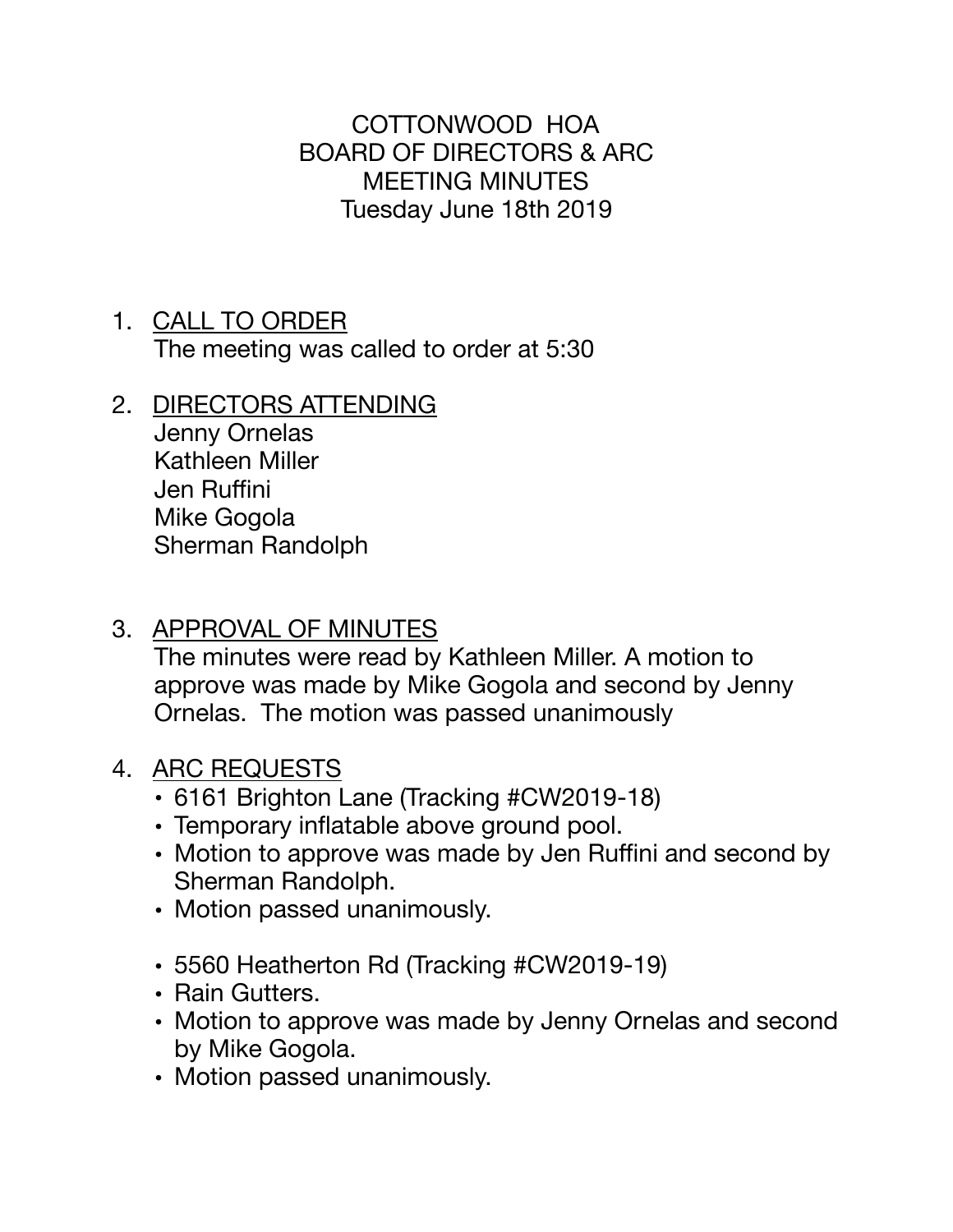- 5551 Huntingdon St (Tracking #CW2019-20)
- Rain gutters.
- Motion to approve was made by Jenny Ornelas and second by Jen Ruffini.
- Motion passed unanimously.
- 5584 Heatherton Rd (Tracking #CW2019-21)
- Solar Panels.
- Motion to approve was made by Jenny Ornelas and second by Jen Ruffini.
- Motion passed unanimously.
- 5560 Heatherton Rd (Tracking #CW2019-22)
- Shed 16/24.
- Motion to approve was made by Jenny Ornelas and second by Sherman Randolph.
- Motion passed unanimously.
- 6134 Broadfield Ct (Tracking #CW2019-23)
- Privacy fence.
- Motion to approve was made by Jen Ruffini and second by Sherman Randolph.
- Motion passed unanimously.

## 5. NEW BUSINESS

- Front gate rubs together, exit gate stuck open. circuit needs replacing. Johnson Comm. well look into problem.
- SRCS has a officer on the corner Broadfield and Brighton. he wrote out numerous tickets for speeding and failure to stop at a stop sign.
- EACU is missing trash pick up at some houses.